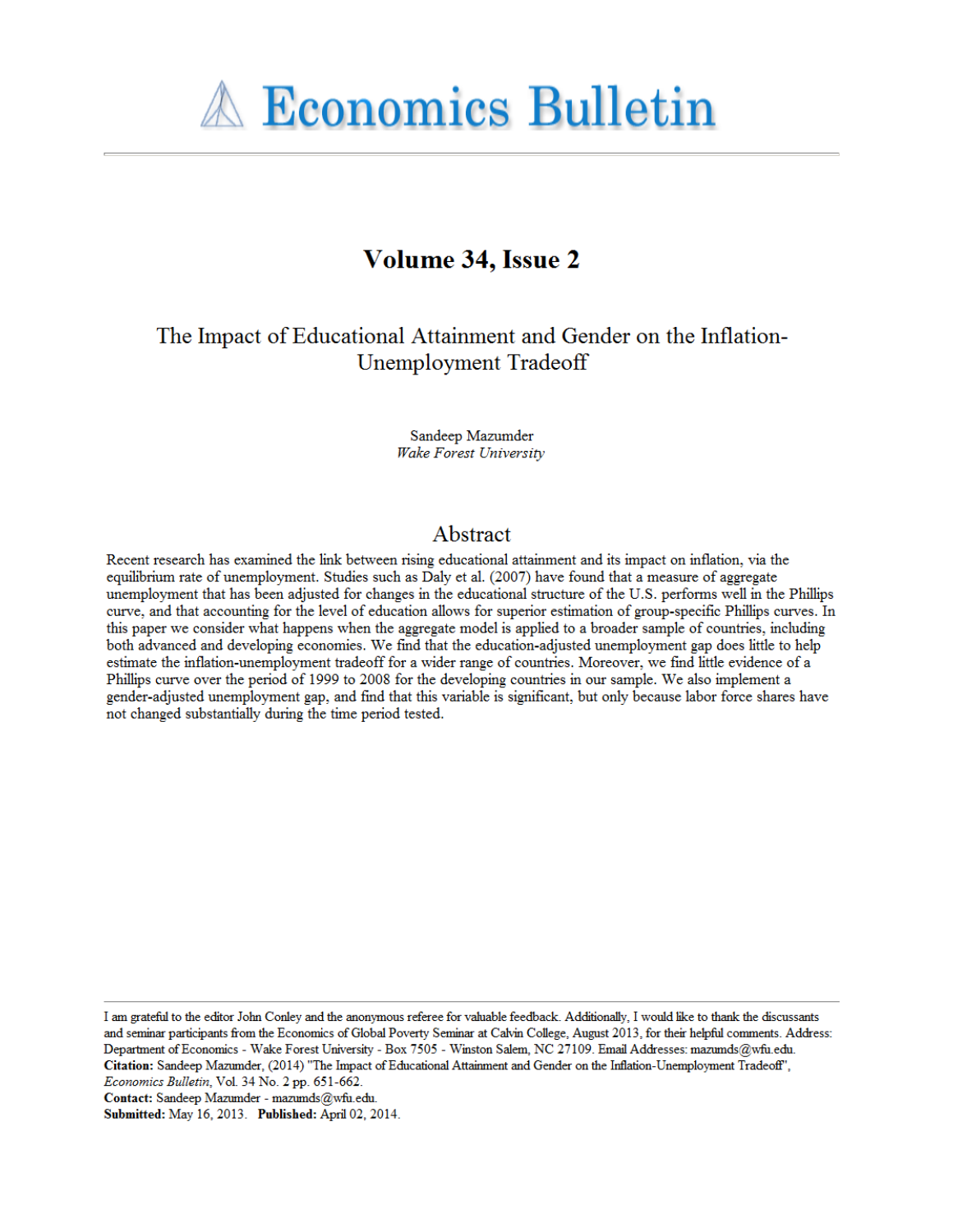#### 1 Introduction

Labor forces around the world have changed in substantial ways over recent years. For example, we see that the average worker is older, more educated, and more likely to be female than a few decades ago. This is especially true of advanced countries like the United States, where groups that previously had little access to education now enjoy more freedom to pursue higher education. This in turn raises a key question for macroeconomic policymakers: how much have these labor market changes influenced key indicators of the aggregate economy, such as unemployment and inflation?

A vast literature exists that documents the importance of age, gender, and educational attainment on labor market outcomes. However very little research has examined the impact of these changing trends on aggregate unemployment and inflation. The main example of recent research that has been done in this area is Daly et al. (2007) who examine the impact of educational attainment on the tradeoff between inflation and unemployment (i.e. the shortrun Phillips curve) in the U.S. They find a measure of aggregate unemployment that has been adjusted for changes in the age and educational structure of the labor force performs well in a conventional Phillips curve. Furthermore, when estimating group-specific Phillips curves, they find that accounting for educational attainment enhances the ability of forecasters to make predictions about future inflation rates. Therefore, there is compelling evidence that the age structure and levels of education can be important in driving inflation, at least in the U.S. If it is truly useful–in terms of forecasting future inflation–to adjust unemployment for educational attainment in the Phillips curve, then it is important to check whether this is true of other countries around the world as well.

This paper extends the analysis of Daly et al. (2007) to a wider sample of countries for the period of 1999 to 2008, including both advanced and developing countries. We find that there is little-to-no evidence that adjusting the aggregate unemployment 'gap' for educational attainment helps determine aggregate inflation rates for advanced economies. This implies that there is little usefulness in adjusting aggregate unemployment for educational achievements from the perspective of forecasting future inflation. We also implement a gender-adjusted unemployment measure and find that this variable does significantly explain what drives inflation in the most developed countries, although we attribute this finding to a lack of variation in the gap between male and female unemployment rates since 1999. In addition our results indicate that the inflation-unemployment tradeoff does not exist among the developing economies in our sample.

Extending beyond the models tested in Daly et al., we also estimate a weighted average version of the Phillips curve to explore the role of each educational level and each gender on inflation, and find that secondary and tertiary educated workers play the largest role in determining prices in advanced countries, while in developing economies workers with only primary education play much more of a substantial role than in developed economies. Our results also indicate that over our sample period, it is not possible to ascertain whether male or female workers have a bigger influence on prices.

The rest of the paper is organized as follows: section 2 provides some brief background on this topic, and the model and results are presented in section 3. Finally we conclude in section 4.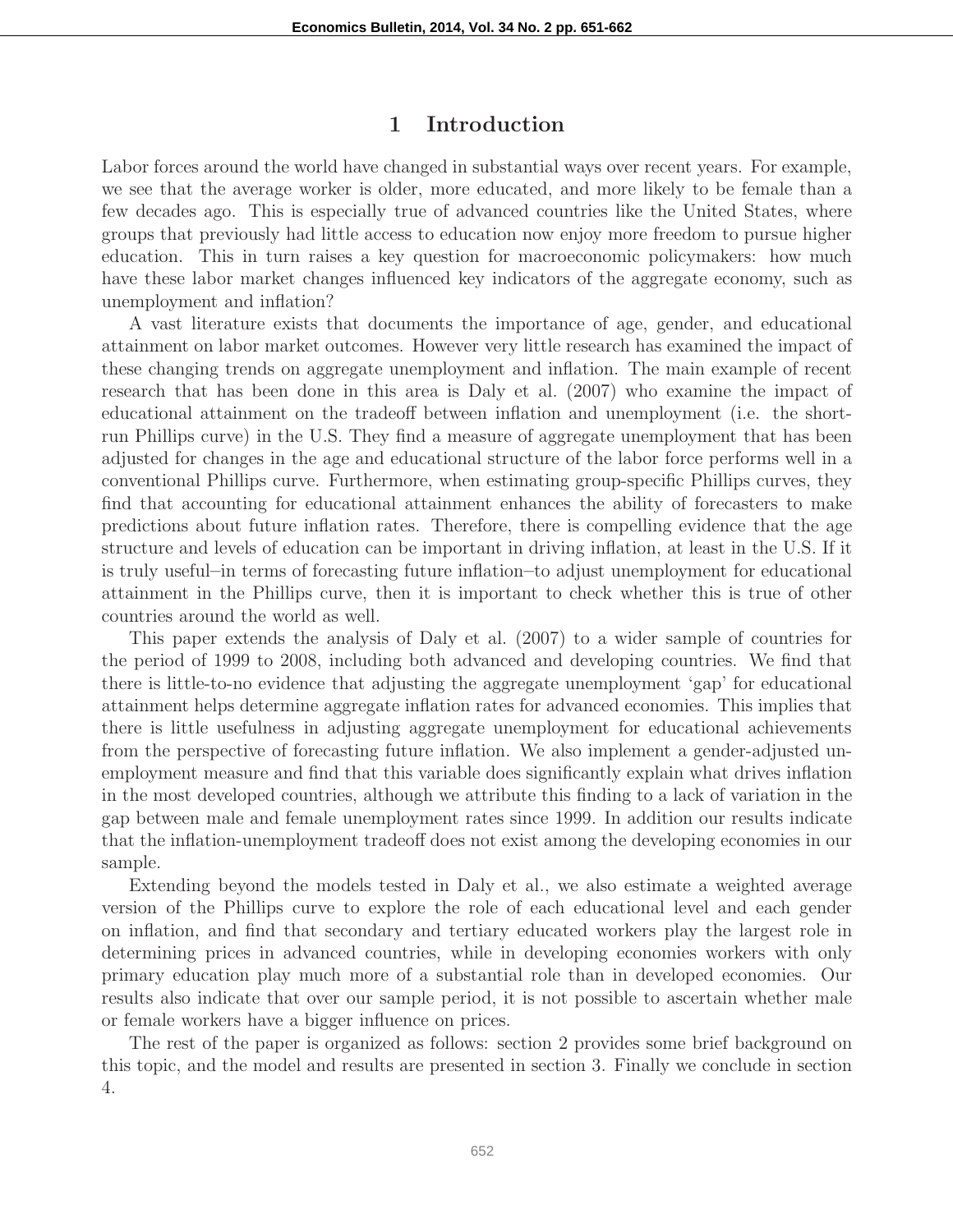#### 2 Background

It was Perry (1970) who most notably first acknowledged how demographic changes could have an important impact on aggregate unemployment, and research thereafter has often adjusted the aggregate unemployment rate for changes in the age and/or gender composition of the labor force (for example see Tulip, 2004). Since the Phillips curve states that inflation depends on the unemployment gap (the deviation of aggregate unemployment from the natural rate of unemployment), this in turn means that demographic changes could influence inflation, particularly through their impact on wages.

However, while a great deal of research has examined the link between changing demographic trends with labor market outcomes and aggregate unemployment rates, few investigators have taken the next step of estimating the relationship between changing labor force characteristics with aggregate inflation rates. Daly et al. (2007) is one rare example of recent research that has seriously addressed this issue.

In their paper, Daly et al. argue that there are two important demographic changes that may possibly impact inflation. First, they consider changes to labor force shares across age groups, where in the U.S. we see unemployment rates vary widely across age groups. They reason that the baby boom generation has altered the age structure of the population in the U.S., particularly in the 1960s and 1970s where unemployment rates soared, but have since subsequently declined. Shimer (1999) undertook an exhaustive investigation into the changing age structure in the U.S., where he found that the rising labor share of young workers caused aggregate unemployment to rise by nearly two percentage points from 1959 to 1980, and a decline of almost one-and-a-half percentage points since then. Second, Daly et al. make the argument that changes to the levels of educational attainment among U.S. workers may also have implications for inflation. In particular, educational attainment rose since 1970, as measured by the number of workers with a college degree, while workers without a high school diploma saw a declining labor share. Given the relatively low unemployment rate for college-educated workers, and the high rate for those without a high school diploma, Daly et al. argue that these trends may be important for aggregate unemployment, and thus also for inflation.

Daly et al. (2007) estimate both aggregate and group-specific Phillips curves for the period of 1982 to 2006 and arrive at some important conclusions.<sup>1</sup> They find that incorporating educational attainment into the aggregate-level model does well, although the new activity variable does not do substantially better than the conventional aggregate unemployment gap. However the authors find that accounting for educational attainment does significantly improve results when estimating the model on (wage) inflation rates for specific groups of workers. Thus Daly et al. conclude that understanding the dynamics of the Phillips curve may be improved by accounting for the role of educational attainment, alongside the role of age.

## 3 Theoretical Model and Results

While we find the analysis of Daly et al. (2007) to be convincing, it is extremely unclear how applicable their model is to other countries in the world. In this paper we seek to test

<sup>&</sup>lt;sup>1</sup>Note that Daly et al. (2007) adjust for both educational attainment and age in their paper, but the focus is on educational attainment since that is the part that was not yet tested before their research.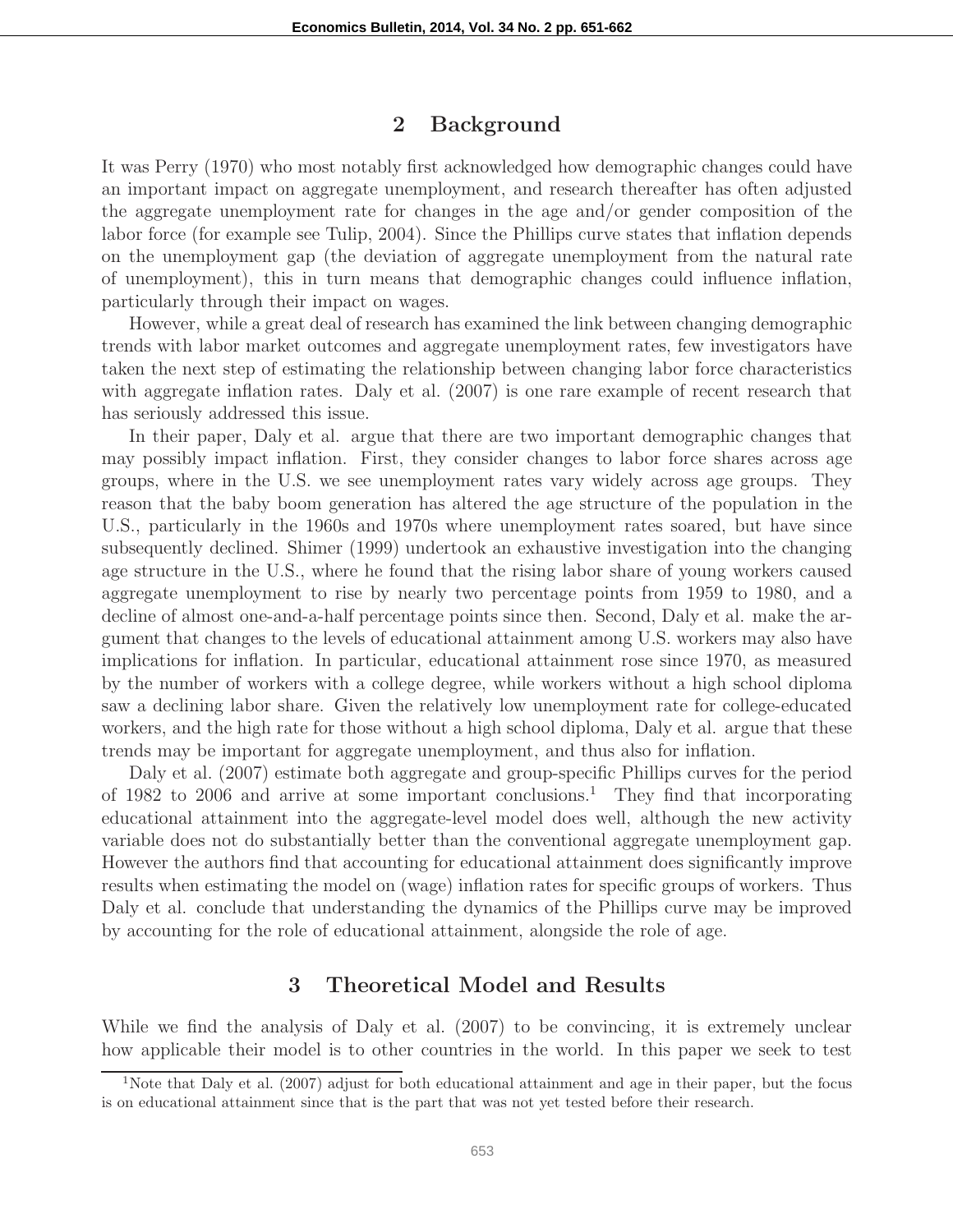whether educational attainment is important for the inflation-unemployment tradeoff among both advanced and developing countries. In addition we also examine the role of gender. While some authors, such as Perry (1970) argue that gender can be important for the aggregate unemployment rate, Daly et al. (2007) choose to ignore this issue citing the Shimer (1999) argument that female unemployment rates are largely converged to male unemployment rates after 1980. This may be true of the U.S., but it may not be true of other countries in the world. This can be seen in figure 1 which shows average male and female unemployment rates for both the advanced and developing countries. The figure clearly shows that there has not been convergence among male and female unemployment rates, at least not in the absolute sense. In other words we cannot ignore the role of gender on unemployment by the same reasoning that Daly et al. (2007) argue applies to the U.S. Finally, we also examine the role that educational attainment and gender jointly playing in shaping the unemployment rate.<sup>2</sup>

## 3.1 Phillips Curve with Adjusted Unemployment Rates

We estimate a conventional Phillips curve along the lines of Gordon (1977) where the change in inflation for country i  $(\Delta \pi_{it})$  depends on the deviation of unemployment  $(u_{it})$  from its natural rate  $(\widehat{u}_{it})$ :

$$
\Delta \pi_{it} = \alpha_i + \gamma (u_{it} - \widehat{u}_{it}) + \epsilon_{it}
$$
\n(1)

where  $\Delta \pi_{it} = \pi_{it} - \pi_{it-1}$ . Inflation is measured in two ways: as the quarterly annualized percentage change in the consumer price index (CPI) and the GDP deflator. For the unemployment gap, we first estimate (1) using the aggregate unemployment rate, and thereafter adjust the unemployment rate according to: education, gender, and finally both education and gender. The adjusted unemployment rates are computed as in Daly et al. (2007), where:

$$
u_{it}^a = \sum_{j \in J} \omega_{j0} \times u_{jt} \tag{2}
$$

where  $u_{it}^{a}$  is the adjusted unemployment series for a given country, j represents a particular group (such as primary-educated workers),  $u_{jt}$  represents the unemployment rate for group j in period t, and  $\omega_{j0}$  is the labor force share of a group in the base period.<sup>3</sup> In other words, the adjusted unemployment rate is the rate of unemployment if the labor force shares of a complete set of education groups (or gender groups) had remained fixed at their base year values.

Our data split unemployment rates and labor shares into education groups by primary, secondary, and tertiary levels of education, as classified by the World Bank. In addition, our data provide unemployment rates and labor force shares for male and female workers, while also splitting these gender-specific data into education groups. All data are annual and are taken from the World Bank, where our sample period is 1999 to 2008, with 30 advanced countries and 18 developing countries.<sup>4</sup> Finally to compute the natural rate of unemployment we follow

<sup>2</sup>Due to lack of data we are not able to examine the role of age across the countries in our sample.

<sup>3</sup>Base year is set at 1999. Note that allowing the labor force share to vary means that this formula yields the observed unemployment rate. This adjustment procedure assumes that group-specific unemployment rates do not respond to group-specific labor shares, known as the "exogeneity" assumption.

<sup>4</sup>According to the World Bank's own classification of country groups. The advanced economies in our sample are: Australia, Austria, Belgium, Canada, Croatia, Cyprus, Czech Republic, Estonia, Finland, Germany, Greece,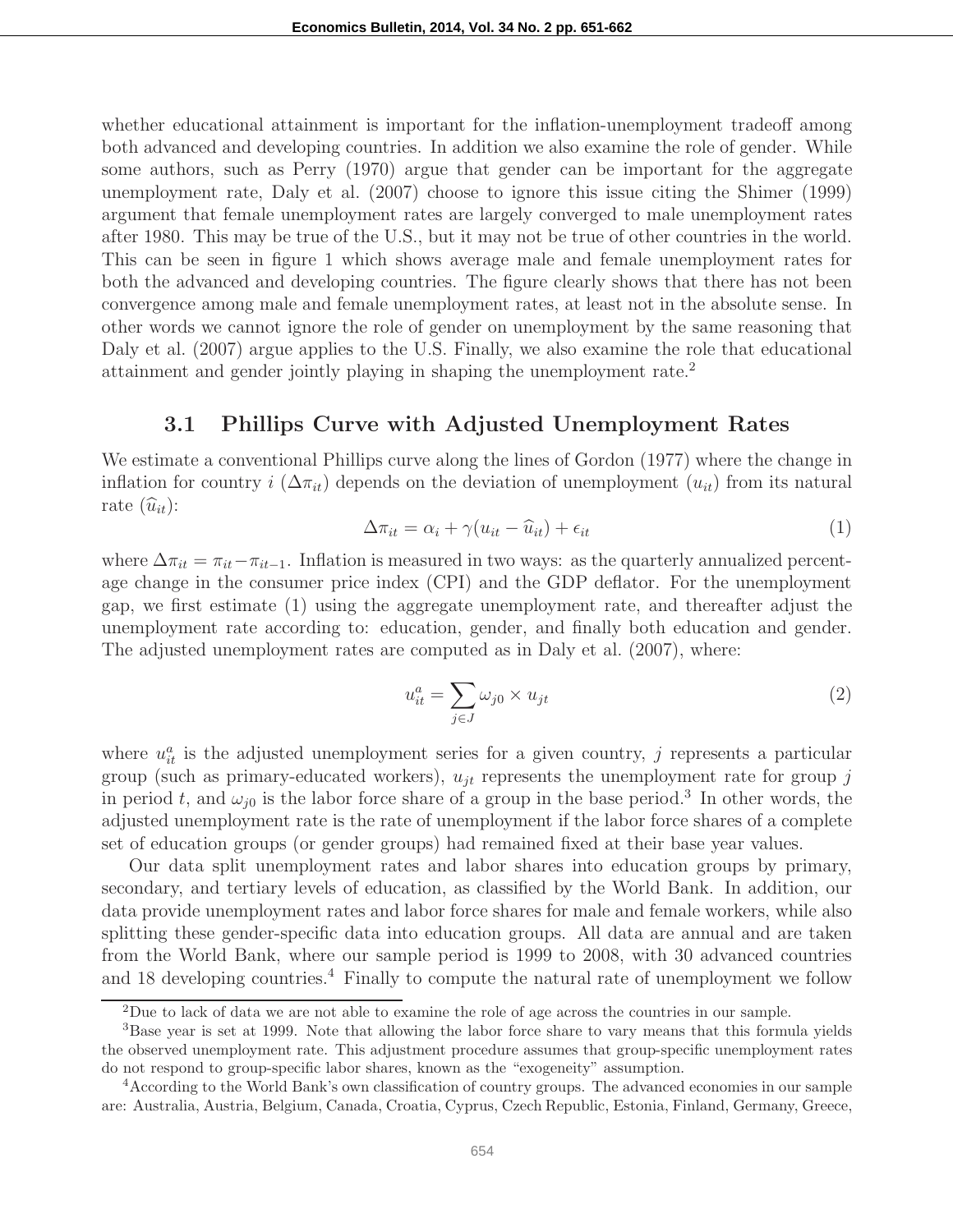a technique that is commonly used in the literature (for example, see Claar, 2006); namely we apply the Hodrick and Prescott (1997) (HP) filter with parameter of one hundred.<sup>5</sup>

The results of estimating (1) can be seen in Table 1, where estimation is conducted using (country) fixed effects with White (period) robust standard errors. First consider the advanced economies: we see strong evidence of a conventional inflation-unemployment tradeoff, since the coefficient on the aggregate unemployment gap is highly negative and significant, with a coefficient magnitude of between -0.2 to -0.3 depending on which measure of inflation is used. However, the education-adjusted unemployment gap displays no such tradeoff, where  $\gamma$  is close to zero in both the statistical and economic sense. In other words, the finding of Daly et al. (2007) that educational attainment is important for the inflation-unemployment tradeoff may be true for the United States, but does not apply to other advanced countries when considering this group on a wider scale.

However, there is evidence that adjusted unemployment for gender may be important, since we obtain negative and significant coefficients for  $\gamma$ , with similar magnitudes to that obtained with aggregate unemployment. For the advanced countries, the average fixed weights that are attached to male and female unemployment rates in the base year are 56.1 and 43.9% respectively.<sup>6</sup> Therefore the fact that the gender-adjusted unemployment gap is significant for advanced economies suggests that male workers are exerting a substantial impact on prices, most probably through the channel of wage negotiations.

While this result is significant at first glance, figure 2 tempers this finding somewhat. In the figure, we see that the average aggregate unemployment and gender-adjusted unemployment rates move very similarly over the period of 1999 to 2008, while the education-adjusted unemployment rate stays at roughly 7.5% throughout.<sup>7</sup> Since aggregate and gender-adjusted unemployment behave so similarly, and since the labor shares are fixed at their base year values, this must mean that the gap between male and female unemployment rates has stayed roughly constant over this time period. The lack of variation in the gap between male and female unemployment rates during this time period in effect leaves the gender-adjusted unemployment rate almost identical to the aggregate unemployment rate. By this same logic, we see the education- and gender-adjusted unemployment rate is very similar to the education-adjusted unemployment rate, which once again is not a significant determinant of inflation in advanced countries.

Among the developing countries in the sample, we see from figure 3 that the gender-adjusted unemployment rate was actually higher than the education-adjusted unemployment rate, but this trend reverses after 2003. We also note that unemployment begins at a higher level among

<sup>6</sup>60.1 and 39.9% for the developing countries in our sample.

Hong Kong, Hungary, Israel, Japan, Korea, Luxembourg, Macao, Netherlands, New Zealand, Norway, Poland, Portugal, Slovak Republic, Slovenia, Spain, Sweden, Switzerland, United Kingdom, and the United States. The developing economies tested are: Argentina, Bulgaria, Chile, Colombia, Costa Rica, Cuba, Georgia, Indonesia, Lithuania, Malaysia, Mexico, Peru, Philippines, Romania, Russia, South Africa, Turkey, and Ukraine.

<sup>&</sup>lt;sup>5</sup>For robustness, we also compute the natural rate of unemployment using the Beveridge and Nelson (1981) decomposition, which is a method that has received some attention recently (see Kiley, 2013). This robustness check yields findings that are largely similar, indicating that the results in this paper are not contingent on the method of computing the natural rate of unemployment. The Beveridge-Nelson unemployment gap results are not reported in this paper but are available from the author upon request.

<sup>7</sup>We normalize the adjusted unemployment rates to be equal in the base year, just as is done in Daly et al. (2007).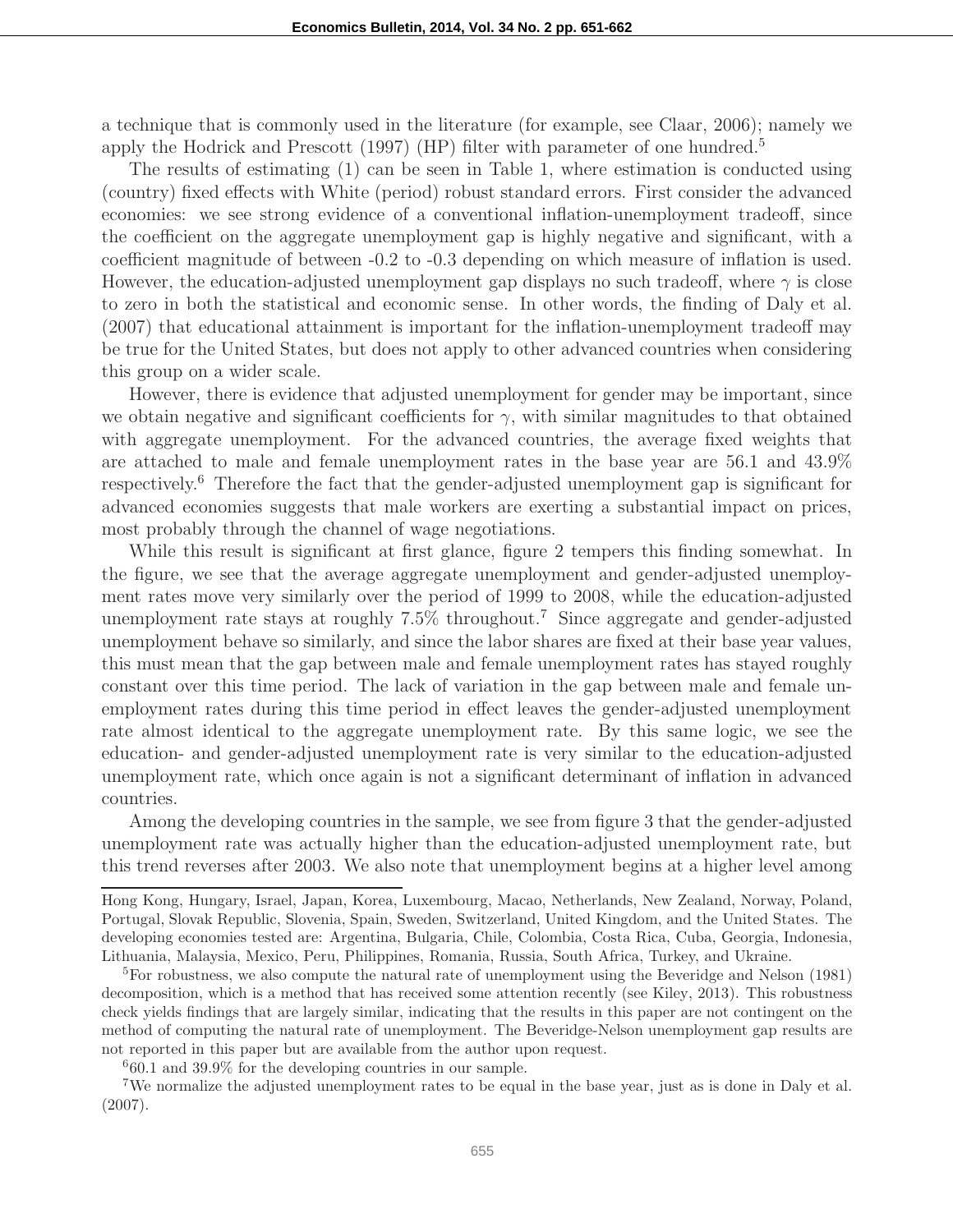the developing economies as compared to the advanced economies. From the regression results in Table 1 we see that there is no evidence of a Phillips curve for developing economies, be it with aggregate unemployment or one of the adjusted unemployment rates. There are two potential explanations for this finding. First, the Phillips curve may be vertical for the developing countries in our sample, at least for this time period, where no short-run tradeoff existed between inflation and unemployment. It is entirely possible that the Phillips curve tradeoff between inflation and unemployment may very well appear if the model is estimated with supply shocks, which could be shifting the Phillips curve around in the short run. Future research should examine this idea more closely by estimating the model for emerging economies while explicitly accounting for country- or region-specific supply shocks. Second, it may be possible that the Phillips curve does not lend itself well to developing economies in a crosscountry analysis, but instead country-specific Phillips curves may yet appear.

In summary, our evidence on advanced economies indicates that the Daly et al. (2007) conclusion about the importance of educational attainment on the inflation-unemployment tradeoff does not apply to the most developed countries, and we find this to be also true of developing economies.

# 3.2 Weighted Average Phillips Curves

We also estimate another type of Phillips curve to explore the role of each educational level and each gender individually on inflation, where we employ the type of Phillips curve suggested by Llaudes (2005), who examines the weighted average of short-term and long-term unemployment where he is concerned in differentiating among the different durations of unemployment and their effects on inflation. Here we modify that concept but for educational level and gender:

$$
\Delta \pi_{it} = \alpha_i + \gamma (\beta_1 (u_{it}^p - \widehat{u}_{it}^p) + \beta_2 (u_{it}^s - \widehat{u}_{it}^s) + \beta_3 (u_{it}^t - \widehat{u}_{it}^t)) + \epsilon_{it}
$$
\n(3)

$$
\Delta \pi_{it} = \alpha_i + \gamma (\beta_1 (u_{it}^m - \widehat{u}_{it}^m) + \beta_2 (u_{it}^f - \widehat{u}_{it}^f)) + \epsilon_{it} \tag{4}
$$

Equation (3) modifies the Llaudes idea to look at the effects of unemployment among workers with primary  $(u_{it}^p)$ , secondary  $(u_{it}^s)$ , and tertiary  $(u_{it}^t)$  education, while (4) does the same for gender  $(u_i^m$  and  $u_i^f$ ), where the weights on educational levels and gender are constrained to sum to one. The advantage of this approach is that it allows us to individually examine the impact of each educational level and gender on inflation more exactly, while we also do not have to impose the exogeneity assumption that is required in computing the adjusted unemployment rates of Daly et al. (2007).

The results for estimating (3) can be seen in Table 2. For the advanced countries, we see that there is weak evidence of an inflation-unemployment tradeoff with CPI inflation ( $\gamma < 0$ ), although we find that the coefficient is statistically indistinguishable from zero. Interestingly we see that the biggest weight is assigned to secondary education with CPI inflation but to tertiary education with GDP deflator inflation. This may suggest that the difference in the inflation measures may be important for determining which educational groups exert the biggest pressure on prices. For example, the GDP deflator tends to put greater weight on the price of investment goods and government spending, and it may be that college-educated workers are the ones more likely to determine these prices. Future research should examine this issue further.

For the developing economies, we again see no existence of the Phillips curve, where GDP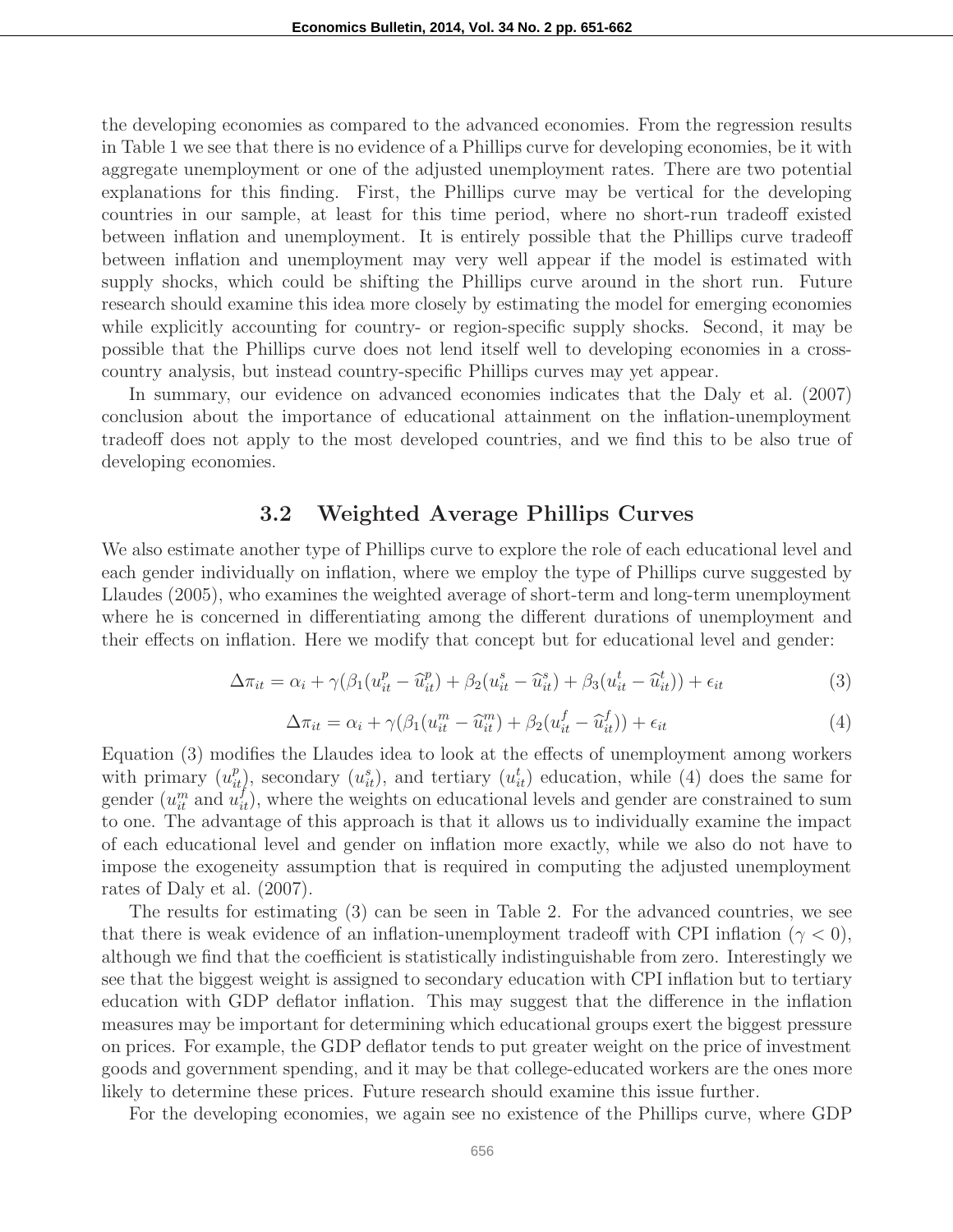deflator inflation actually produces a significant coefficient for  $\gamma$  which is counter-intuitively positive. However what is interesting is that much more weight is assigned to primary educated workers in the developing economies, as compared to the advanced ones, although the GDP deflator results show that secondary and tertiary educated workers continue to exert a significant influence in prices in these particular countries. Put in another way, workers with a primary education seem to exert no influence on prices in advanced economies, but in developing economies they play a much more substantial role.

Finally, Table 3 reports the results for estimating (4). We continue to see that  $\gamma$  is negative and significant for the advanced countries, just as we found in Table 1, but we now see that the regression is unable to distinguish between male and female workers. For example the CPI inflation results attaches a higher weight to male workers, while GDP deflator inflation attaches a higher weight to female workers. This likely once again reflects the lack of variation in male and female unemployment rates over the sample period. Lastly, the developing economies results show no inflation-unemployment tradeoff, and weights attached to  $\beta_1$  and  $\beta_2$  that are not plausible, where multicollinearity appears to produce very large standard errors.

#### 4 Conclusion

Recent research by authors such as Daly et al. (2007) has shown that educational attainment can alter the measurement of aggregate unemployment, which in turn can have implications for inflation according to the conventional short-run Phillips curve. The literature shows that this is empirically true when investigating the United States, but this question has not been examined for other economies.

In this paper, we address this issue using data on unemployment by educational level and gender from the World Bank. We find that there is no evidence that educational attainment matters for inflation in advanced economies. In other words, it seems doubtful that inflation forecasts can be enhanced by using a Phillips curve that implements an unemployment gap that has been adjusted for educational attainment. In our results, we do find that gender seems to be important in the model, but this result is contingent on the fact that male and female unemployment rates–while different in the absolute sense–have changed little in the relative sense over the sample period tested in this paper. Furthermore, we find no evidence that the inflation-unemployment tradeoff even exists among the developing countries in our data, at least when examined from a cross-country perspective.

We also estimate a weighted average version of the Phillips curve, where the magnitudes of the coefficients for the educational attainment-specific unemployment variables reveal that workers with only primary education exert no influence on prices in advanced countries, while the evidence indicates that they exert greater influence in developing economies. This may reflect the fact that the developing countries in our sample are involved in industries such as agriculture and manufacturing as opposed to the service industry which usually requires more formal education and training.

Future research should try to re-estimate the models in this paper using wage inflation as well as price inflation, while also incorporating the importance of the unemployment rates by age groups, since data limitations prevented these questions from being addressed in this particular paper. Following a similar theme, future research may wish to focus instead on just a few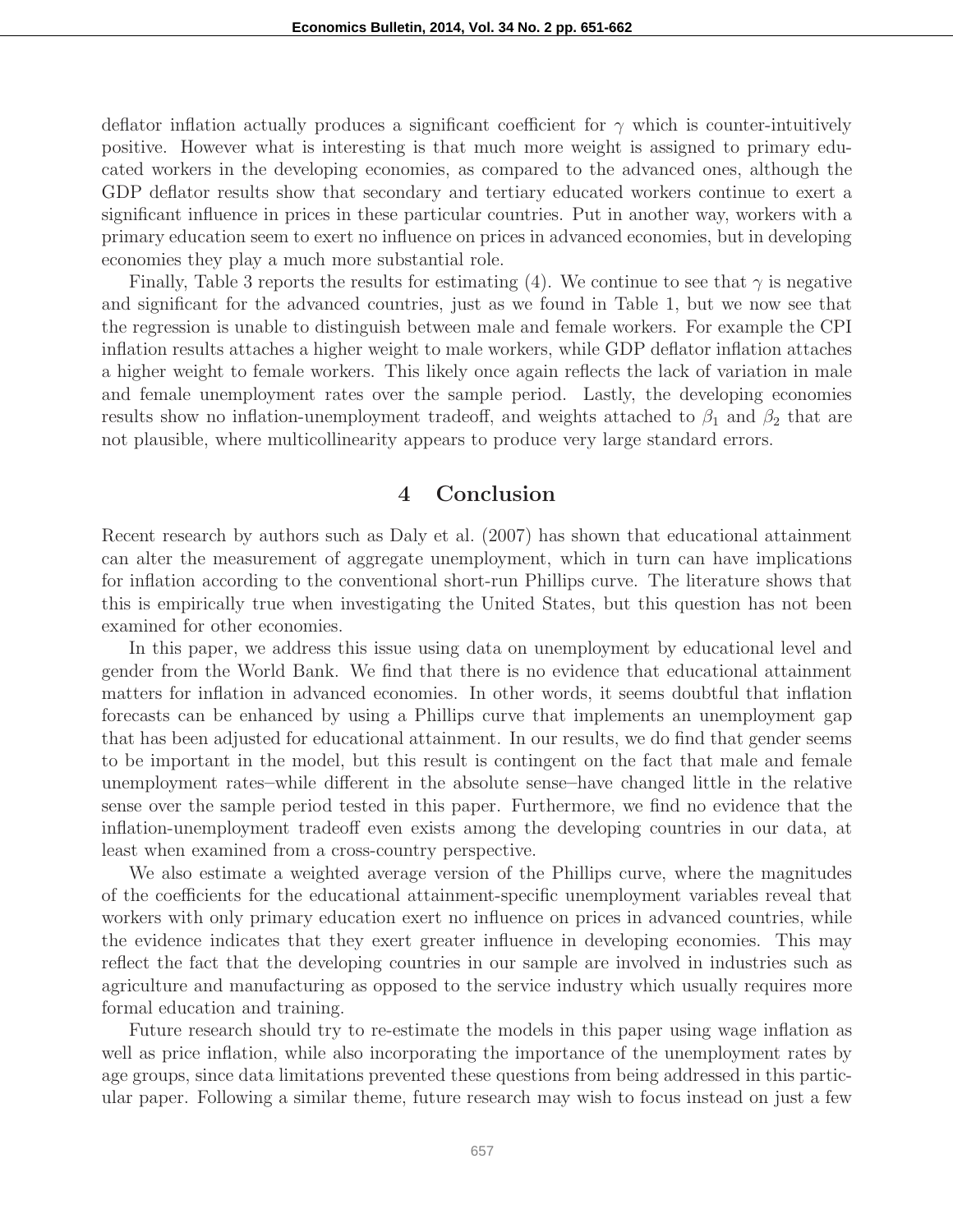countries from the sample considered in this paper that have data spanning a longer time horizon, where we may see more impact of educational attainment on the inflation-unemployment tradeoff. In addition, closer examination of the informal sector of developing economies may yet reveal that an inflation-unemployment tradeoff may exist at certain levels of these economies, which the current data set is not able to examine.

## References

- Beveridge, S. and C.R. Nelson, "A New Approach to Decomposition of Economic Time Series into Permanent and Transitory Components with Particular Attention to Measurement of the 'Business Cycle'," Journal of Monetary Economics, 1981, 7, 151–174.
- Claar, V., "Is the NAIRU More Useful in Forecasting Inflation than the Natural Rate of Unemployment?," Applied Economics, 2006, 38, 2179–2189.
- Daly, M.C., O. Jackson, and R.G. Valletta, "Educational Attainment, Unemployment, and Wage Inflation," Federal Reserve Bank of San Francisco Economic Review, 2007, pp. 49– 61.
- Gordon, R.J., "The Theory of Domestic Inflation," American Economic Review, 1977, pp. 128–134.
- Hodrick, R.J. and E.C. Prescott, "Postwar U.S. Business Cycles: An Empirical Investigation," Journal of Money, Credit and Banking, 1997, 29, 1–16.
- Kiley, M.T., "Output Gaps," Journal of Macroeconomics, 2013, 37, 1–18.
- Llaudes, R., "The Phillips Curve and Long-Term Unemployment," Working Paper Series 441, European Central Bank 2005.
- **Perry, G.L.,** "Changing Labor Markets and Inflation," *Brookings Papers on Economic Activ* $ity, 1970, pp. 411–448.$
- **Shimer, R., "Why is the U.S. Unemployment Rate So Much Lower?," in "NBER Macroeco**nomics Annual 1998," National Bureau of Economic Research, 1999.
- **Tulip, P.**, "Do Minimum Wages Raise the NAIRU?," The B.E. Journal of Macroeconomics  $(Topics), 2004, pp. 1–36.$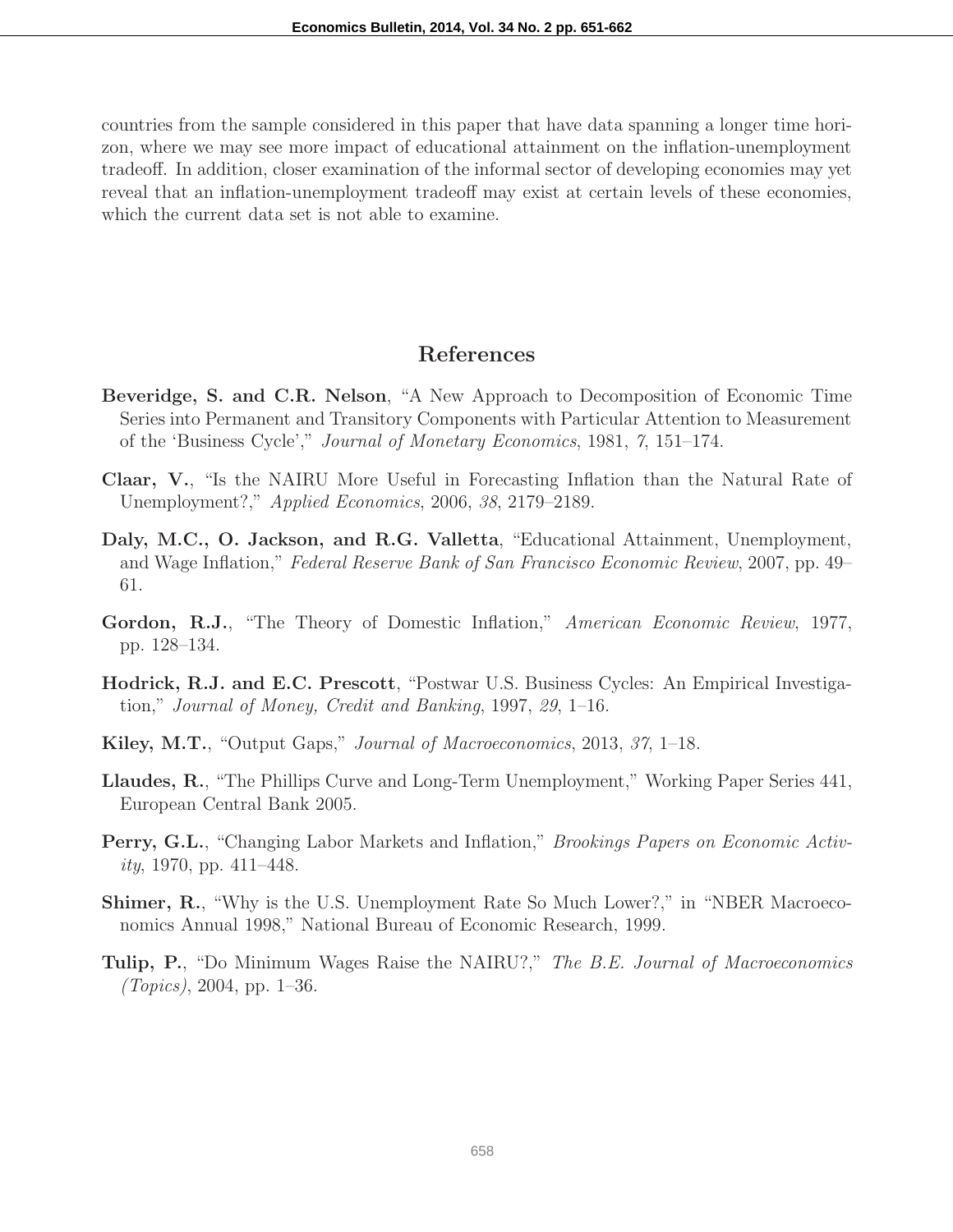Figure 1: Male and Female Unemployment Rates-Advanced and Developing Countries



Figure 2: Adjusted Unemployment Rates-Advanced Countries

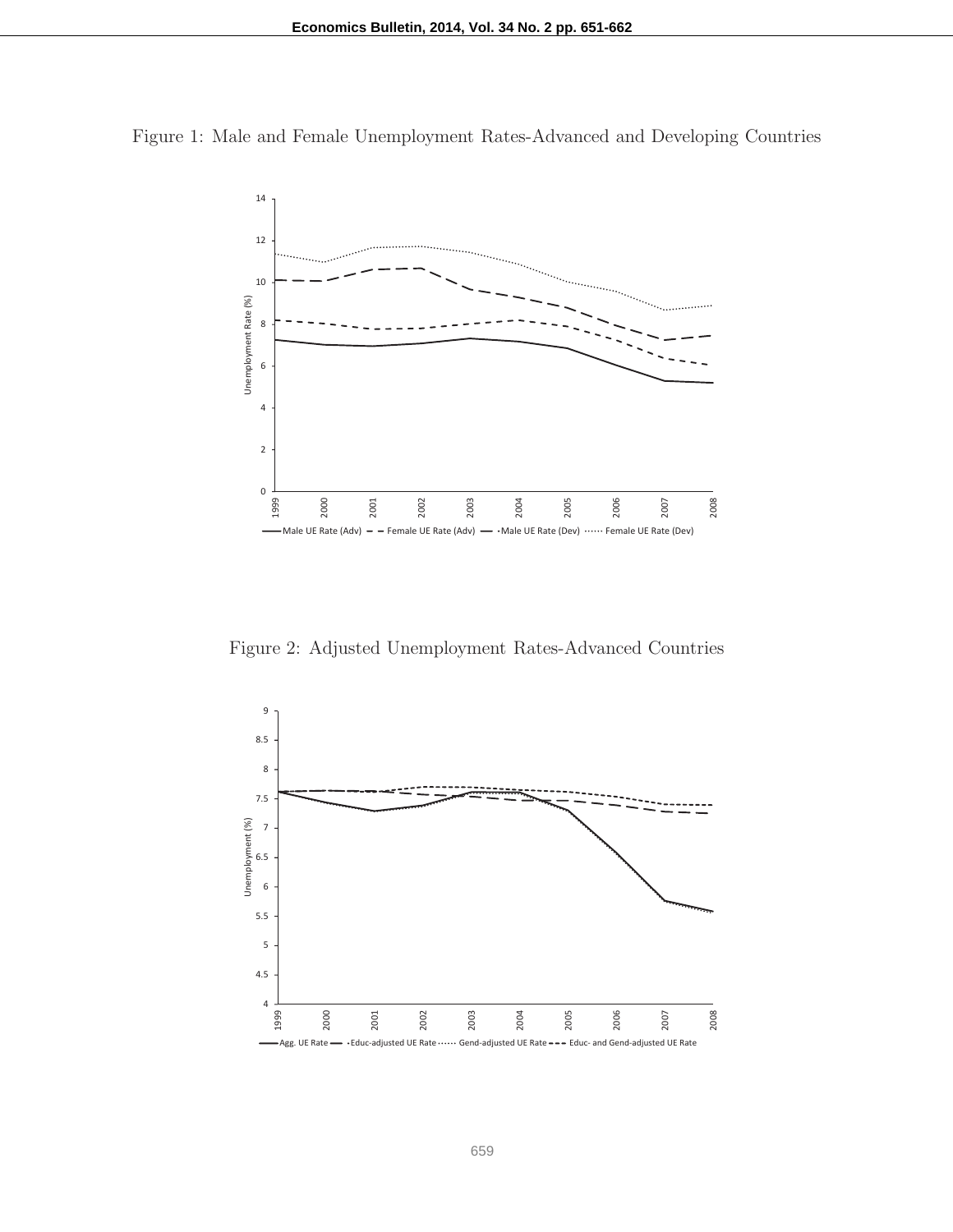

Figure 3: Adjusted Unemployment Rates-Developing Countries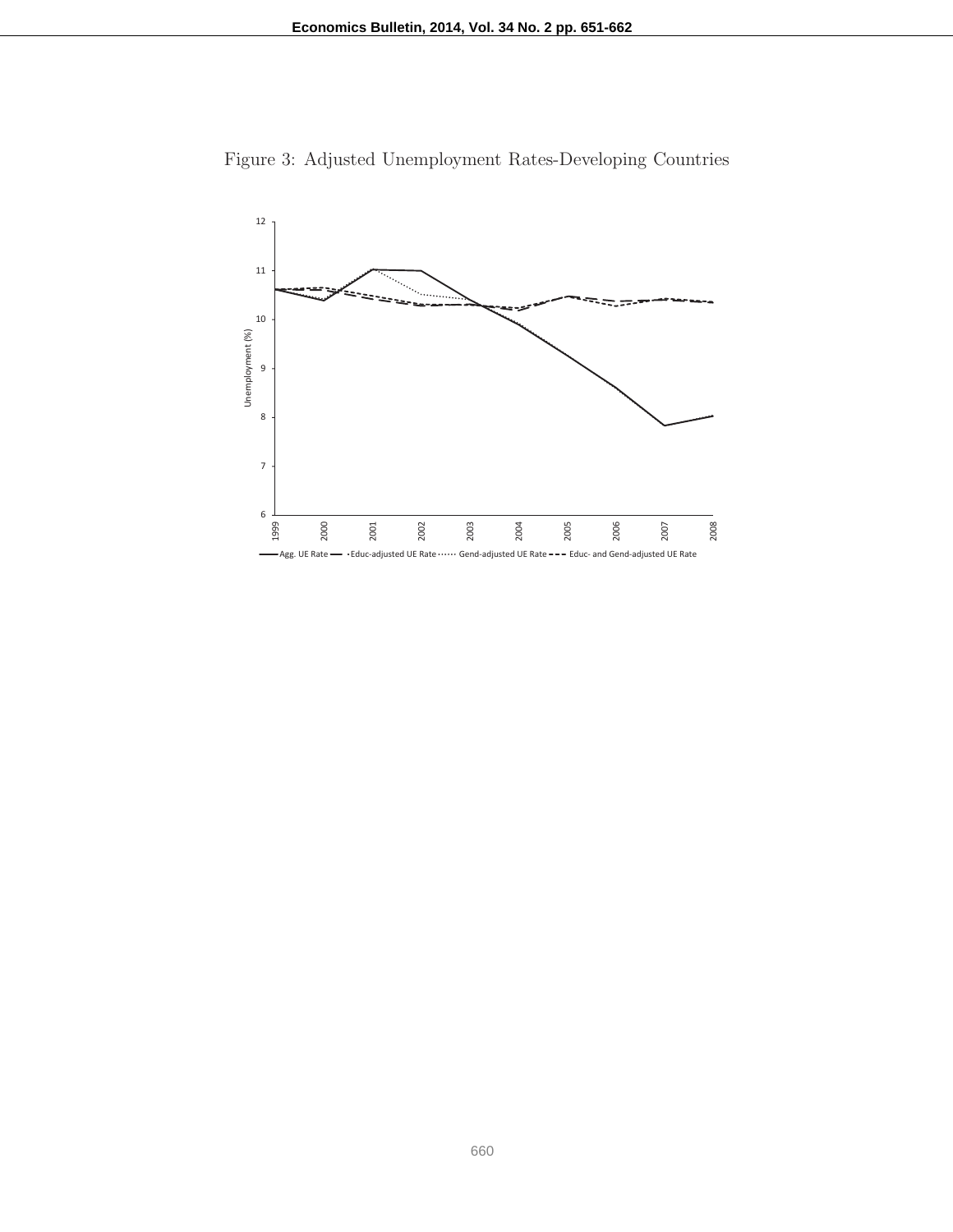| $\Delta \pi_{it} = \alpha_i + \gamma (u_{it} - \widehat{u}_{it}) + \epsilon_{it}$ |                                   |                                         |                      |                               |
|-----------------------------------------------------------------------------------|-----------------------------------|-----------------------------------------|----------------------|-------------------------------|
|                                                                                   |                                   | <b>Advanced Countries</b>               |                      | Developing Countries          |
|                                                                                   |                                   | (a) Aggregate Unemployment Gap          |                      |                               |
|                                                                                   | <b>CPI</b> Inflation              | <b>GDP</b> Deflator Inflation           | <b>CPI</b> Inflation | <b>GDP</b> Deflator Inflation |
| Coefficient for $\alpha$                                                          | 0.240                             | 0.124                                   | $-1.048$             | $-0.627$                      |
| Standard Error                                                                    | $(0.002)$ ***                     | $(0.002)$ ***                           | $(0.037)$ ***        | (0.026)                       |
| Coefficient for $\gamma$                                                          | $-0.319$                          | $-0.223$                                | 0.078                | $-0.219$                      |
| <b>Standard Error</b>                                                             | $(0.088)$ ***                     | $(0.090)$ **                            | (0.461)              | (0.399)                       |
| $\overline{R}^2$                                                                  | $-0.023$ [0.478]                  | $-0.081$ [0.291]                        | $0.010$ [0.321]      | $-0.017$ [0.445]              |
|                                                                                   |                                   | (b) Education-adjusted Unemployment Gap |                      |                               |
|                                                                                   | <b>CPI</b> Inflation              | <b>GDP</b> Deflator Inflation           | <b>CPI</b> Inflation | <b>GDP</b> Deflator Inflation |
| Coefficient for $\alpha$                                                          | 0.239                             | 0.119                                   | $-1.054$             | $-0.650$                      |
| Standard Error                                                                    | $(0.004)$ ***                     | $(0.006)$ ***                           | $(0.011)$ ***        | $(0.038)$ ***                 |
| Coefficient for $\gamma$                                                          | $-0.112$                          | $-0.009$                                | 0.077                | 0.060                         |
| <b>Standard Error</b>                                                             | (0.088)                           | (0.087)                                 | (0.067)              | (0.252)                       |
| $\overline{R}^2$                                                                  | $-0.048$ [0.465]                  | $-0.091$ [0.285]                        | $0.012$ [0.322]      | $-0.017$ [0.445]              |
|                                                                                   |                                   | (c) Gender-adjusted Unemployment Gap    |                      |                               |
|                                                                                   | <b>CPI</b> Inflation              | <b>GDP</b> Deflator Inflation           | <b>CPI</b> Inflation | <b>GDP</b> Deflator Inflation |
| Coefficient for $\alpha$                                                          | 0.239                             | 0.124                                   | $-1.038$             | $-0.649$                      |
| <b>Standard Error</b>                                                             | $(0.002)$ ***                     | $(0.002)$ ***                           | $(0.024)$ ***        | $(0.022)$ ***                 |
| Coefficient for $\gamma$                                                          | $-0.323$                          | $-0.235$                                | $-0.044$             | 0.125                         |
| <b>Standard Error</b>                                                             | $(0.089)$ ***                     | $(0.089)$ ***                           | (0.324)              | (0.376)                       |
| $\overline{R}^2$                                                                  | $-0.022$ [0.479]                  | $-0.080$ [0.292]                        | $0.010$ [0.321]      | $-0.017$ [0.445]              |
| (d) Education- and Gender-adjusted Unemployment Gap                               |                                   |                                         |                      |                               |
|                                                                                   | $\overline{\text{CPI}}$ Inflation | <b>GDP</b> Deflator Inflation           | <b>CPI</b> Inflation | <b>GDP</b> Deflator Inflation |
| Coefficient for $\alpha$                                                          | 0.234                             | 0.120                                   | $-1.038$             | $-0.640$                      |
| <b>Standard Error</b>                                                             | $(0.005)$ ***                     | $(0.002)$ ***                           | $(0.005)$ ***        | $(0.007)$ ***                 |
| Coefficient for $\gamma$                                                          | $-0.023$                          | $-0.011$                                | 0.049                | 0.020                         |
| <b>Standard Error</b>                                                             | (0.024)                           | (0.015)                                 | (0.077)              | (0.172)                       |
| $\overline{R}^2$                                                                  | $-0.056$ [0.461]                  | $-0.090$ [0.285]                        | $0.012$ [0.322]      | $-0.017$ [0.445]              |
| $\overline{N}$                                                                    | 270                               | 270                                     | 144                  | 162                           |

### Table 1: Phillips Curve Results with Adjusted Unemployment Rates

Note:  $\Delta \pi_{it} = \pi_{it} - \pi_{it-1}$ , where  $\pi_{it}$  is the quarterly annualized inflation rate,  $u_{it}$  is the unemployment rate, and  $\hat{u}_{it}$  is the natural rate of unemployment. The squared parentheses in the  $\overline{R}^2$  row reports the fit of the model when the equation is estimated with lagged inflation on the right-hand side, namely  $\pi_{it} = \pi_{it-1} + \alpha_i + \gamma(u_t - \hat{u}_{it}) + \epsilon_{it}$ . Fixed effects estimation is implemented with White (period) standard errors. \*\*\*, \*\*, and \* denote significance at the 1, 5, and 10 percent levels respectively.